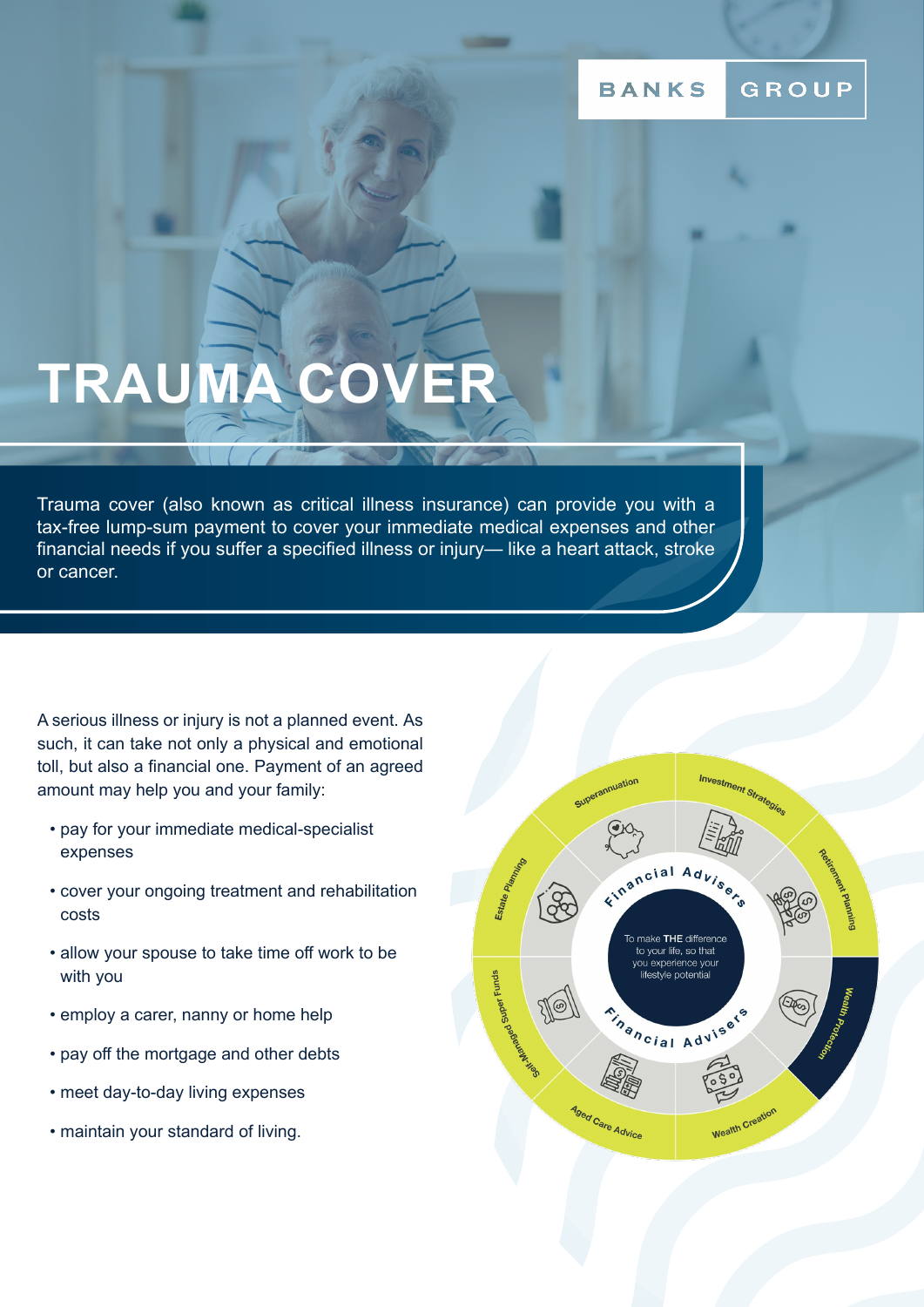#### **What conditions are covered by trauma insurance?**

The medical conditions and procedures covered by trauma insurance vary from insurer to insurer, but generally include:

- cancer
- heart conditions (e.g. heart attack, coronary artery bypass surgery)
- neurological conditions (e.g. stroke, dementia)
- chronic lung, kidney or liver failure
- severe burns
- major head trauma
- loss of hearing, sight or speech.

To be covered, your condition must meet the insurer's definition of that condition, as outlined in their product disclosure statement (PDS). For example, it's not enough to be diagnosed as having cancer. Your diagnosis must meet the insurer's specific criteria, including the level of severity.

#### **How much cover should I get?**

There is no one-size-fits-all answer to this question. The amount of trauma cover you should get will depend on your personal and financial circumstances. It will also be subject to the maximum amount of cover the insurer is willing to offer you. Generally, the younger you are, the more cover you can apply for.

### **Can I also get cover for my children?**

Some insurers provide cover for children too, in case they die or suffer a terminal illness or a specified critical illness. This cover is typically added to the parent's life cover policy.

While Medicare, private health insurance and the Pharmaceutical Benefits Scheme can cover the cost of medical and hospital treatment and help with ongoing medication, there may be out-of-pocket expenses that can't be recovered from them. Children's cover can help you pay these expenses and allow you to take time off work to grieve or provide extra care and support for your child.

#### **What else should I consider?**

- Some insurers will reimburse the cost of engaging a financial adviser — typically up to \$2,000 — to prepare a financial plan to help you manage the proceeds of your lump-sum claim payment.
- Trauma-cover premiums are not tax deductible, however the proceeds from a successful claim are typically paid as a tax-free lump sum
- Before selecting an insurance policy, you should always carefully read the product disclosure statement (PDS). It explains the terms, conditions, limits, and exclusions of your cover.
- Due to changes to the law that came into effect in 2014, new trauma cover policies can not be funded through superannuation and is therefore the responsibility of the policy owner.